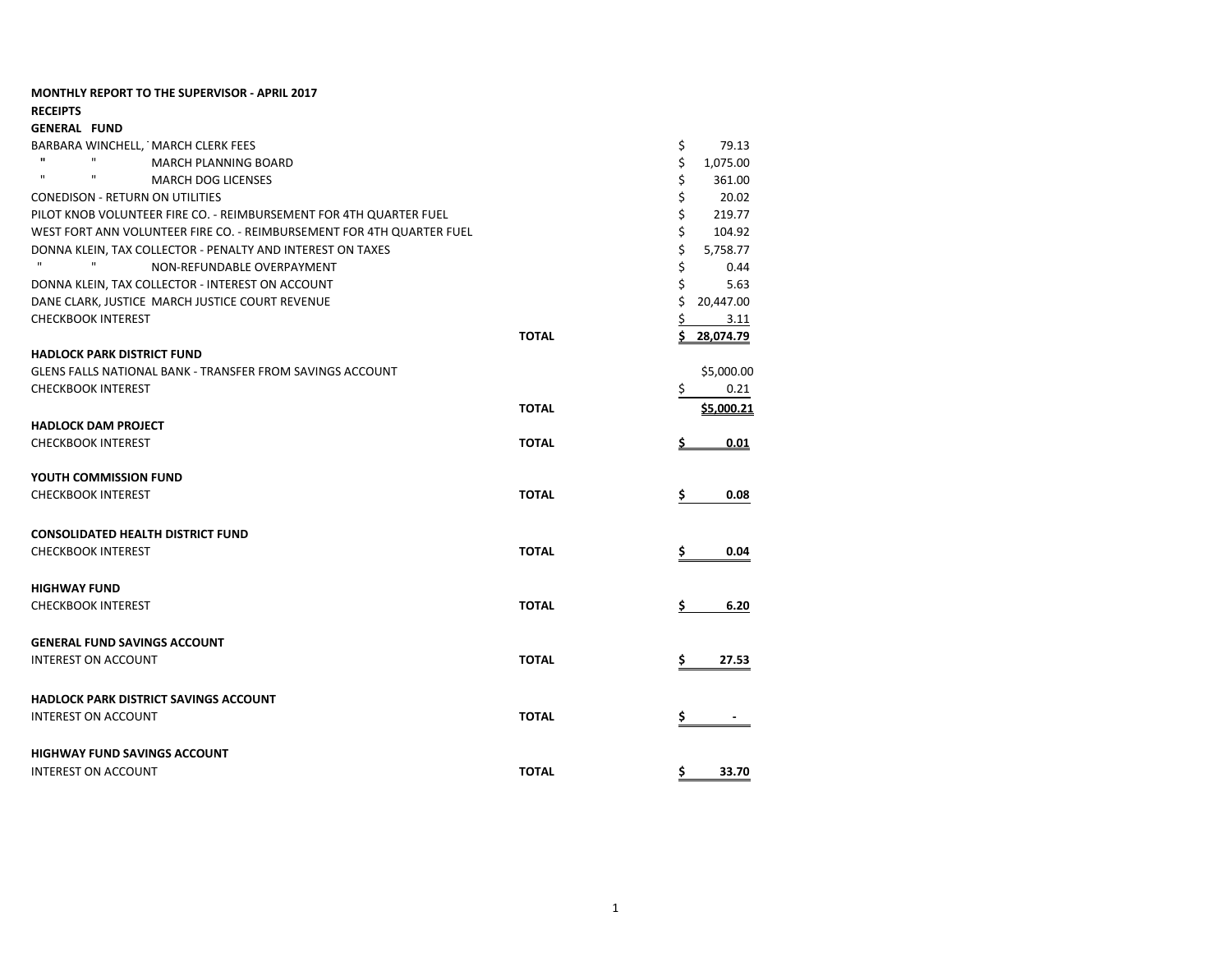| <b>LOSAP SAVINGS ACCOUNT</b>         |                |                 |              |                          |    |                                |    |           |
|--------------------------------------|----------------|-----------------|--------------|--------------------------|----|--------------------------------|----|-----------|
| <b>INTEREST ON ACCOUNT</b>           |                |                 | <b>TOTAL</b> |                          | Ś  | 0.83                           |    |           |
| MEDICAL REIMBURSEMENT ACCOUNT        |                |                 |              |                          |    |                                |    |           |
| <b>INTEREST ON ACCOUNT</b>           |                |                 |              |                          | \$ | 0.10                           |    |           |
| TRANSFERS FROM HIGHWAY/GENERAL FUNDS |                |                 |              |                          | \$ | 6,985.65                       |    |           |
|                                      |                |                 | <b>TOTAL</b> |                          | Ś  | 6,985.75                       |    |           |
| <b>TRUST &amp; AGENCY FUND</b>       | <b>HIGHWAY</b> |                 |              | <b>GENERAL</b>           |    | <b>HADLOCK PARK DISTRICT</b>   |    |           |
| <b>NYS RETIREMENT</b>                | \$<br>827.38   |                 | \$           | 419.34                   | \$ |                                |    |           |
| <b>HEALTH &amp; DENTAL INSURANCE</b> | \$10,984.14    |                 | \$           | 1,116.86                 | \$ |                                |    |           |
| <b>STATE TAX</b>                     | \$<br>1,291.86 |                 | \$           | 492.57                   | \$ | 42.08                          |    |           |
| <b>FEDERAL TAX</b>                   | 3,087.00<br>S  |                 | \$           | 1,240.00                 | \$ | 132.00                         |    |           |
| <b>FICA</b>                          | Ś<br>4,264.72  |                 |              | 2,217.50                 |    | 245.40                         |    |           |
| DEFFERED COMPENSATION                | 161.96         |                 |              |                          |    |                                |    |           |
| <b>CHILD SUPPORT</b>                 | Ś<br>1,592.00  |                 | \$           |                          |    |                                |    |           |
| <b>CREDIT UNION</b>                  | 848.80         |                 | Ś            | 692.00                   |    |                                |    |           |
| AFLAC                                | 250.60         |                 |              | 64.80                    |    |                                |    |           |
| <b>TOTALS</b>                        | \$23,308.46    |                 |              | 6,243.07                 | Ś  | 419.48                         |    |           |
|                                      |                | <b>INTEREST</b> | Ś            | 0.22 TOTAL               | Ś  | 29,971.23                      |    |           |
| <b>DISBURSEMENTS</b>                 |                |                 |              |                          |    |                                |    |           |
| <b>GENERAL FUND</b>                  |                |                 |              |                          |    | <b>HIGHWAY FUND-O/V</b>        |    |           |
| STATE COMPTROLLER - JUSTICE COURT    |                |                 | \$           |                          |    | ABSTRACT                       | S  | 3,248.39  |
| <b>PAYROLL</b>                       |                |                 | \$           | 14,552.05                |    | <b>HEALTH INSURANCE</b>        | \$ | 16,909.25 |
| <b>TOWN SHARE FICA</b>               |                |                 | \$           | 1,108.75                 |    | PAYROLL                        |    | 28,578.48 |
| <b>TOWN BOARD EXPENSE</b>            |                |                 | \$           | 89.80                    |    | <b>TOWN SHARE FICA</b>         |    | 2,132.36  |
| <b>JUSTICE COURT EXPENSE</b>         |                |                 | Ś            | 13,993.33                |    |                                |    | 50,868.48 |
| <b>SUPERVISORS EXPENSE</b>           |                |                 | \$           | 1,405.80                 |    | <b>HIGHWAY FUND-T/W</b>        |    |           |
| <b>TAX COLLECTOR EXPENSE</b>         |                |                 | \$           | 106.96                   |    | ABSTRACT                       | S  | 7,666.69  |
| <b>ASSESSORS EXPENSE</b>             |                |                 | \$           | 2,406.79                 |    | <b>BAN PAYMENT - PRINCIPAL</b> | \$ | 23,666.67 |
| <b>TOWN CLERKS EXPENSE</b>           |                |                 | \$           | 68.74                    |    | <b>BAN PAYMENT-INT</b>         |    | 1,995.10  |
| <b>ENGINEER EXPENSE</b>              |                |                 | \$           | 118.75                   |    |                                | Ś  | 33,328.46 |
| <b>TRAFFIC CONTROL</b>               |                |                 | \$           | $\overline{\phantom{a}}$ |    |                                |    |           |
| <b>ATTORNEY EXPENSE</b>              |                |                 |              | 6,390.00                 |    | <b>TOTAL HIGHWAY</b>           |    | 84,196.94 |
| <b>BUILDINGS EXPENSE</b>             |                |                 |              | 5,368.76                 |    |                                |    |           |
| <b>CENTRAL COMMUNICATIONS</b>        |                |                 | Ś            | 221.11                   |    |                                |    |           |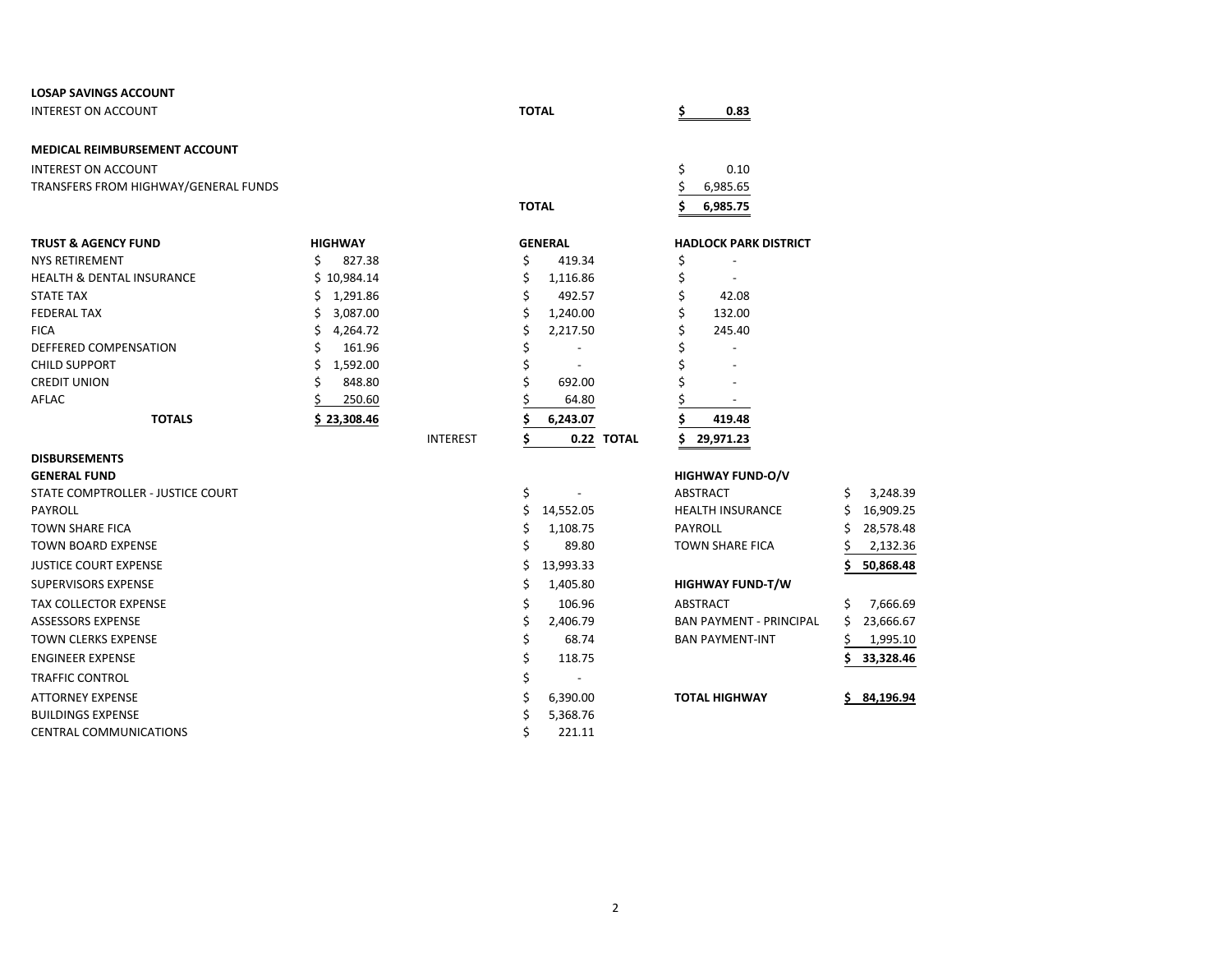| <b>CENTRAL MAILINGS</b>        |              | 1,114.30  | <b>TRUST &amp; AGENCY FUND</b> |           |
|--------------------------------|--------------|-----------|--------------------------------|-----------|
| DOG CONTROL EXPENSE            |              | 204.38    | <b>FICA</b>                    | 6,727.62  |
| SAFETY INSPECTION EXPENSE      |              | 121.99    | <b>STATE TAX</b>               | 1,826.51  |
| <b>FIRE COMPANY - FUEL</b>     |              |           | <b>FEDERAL TAX</b>             | 4,459.00  |
| HIGHWAY SUPERINTENDENT EXPENSE |              | 110.00    | <b>HEALTH INSURANCE</b>        | 12,101.00 |
| <b>STREET LIGHTS</b>           |              | 212.25    | <b>CREDIT UNION</b>            | 1,540.80  |
| <b>HISTORIAN EXPENSE</b>       |              | 35.99     | <b>CHILD SUPPORT</b>           | 1,592.00  |
| PLANNING BOARD EXPENSE         |              | 766.99    | AFLAC                          | 315.40    |
| <b>HEALTH INSURANCE</b>        |              | 1,167.18  | RETIREMENT                     | 1,246.72  |
|                                | <b>TOTAL</b> | 49,563.92 | DEFFERRED COMP.                | 161.96    |

| <b>TRUST &amp; AGENCY FUND</b> |    |           |
|--------------------------------|----|-----------|
| FICA                           | \$ | 6,727.62  |
| STATF TAX                      | \$ | 1,826.51  |
| <b>FEDERAL TAX</b>             | Ś  | 4,459.00  |
| <b>HEALTH INSURANCE</b>        | Ś  | 12,101.00 |
| <b>CREDIT UNION</b>            | \$ | 1,540.80  |
| <b>CHILD SUPPORT</b>           | Ś  | 1,592.00  |
| AFLAC                          | \$ | 315.40    |
| RFTIRFMFNT                     | Ś  | 1,246.72  |
| DEFFERRED COMP.                | \$ | 161.96    |
|                                |    | 29.971.01 |

| <b>HADLOCK PARK DISTRICT</b>                       |              |                |
|----------------------------------------------------|--------------|----------------|
| PAYROLL                                            |              | \$<br>1,603.86 |
| <b>TOWN SHARE - FICA</b>                           |              | \$<br>122.70   |
| <b>ABSTRACT</b>                                    |              | \$             |
|                                                    | <b>TOTAL</b> | \$<br>1,726.56 |
| <b>HADLOCK DAM PROJECT</b>                         | <b>TOTAL</b> | Ś              |
| YOUTH COMMISSION FUND                              | <b>TOTAL</b> | Ś              |
| <b>CONSOLIDATED HEALTH</b>                         | <b>TOTAL</b> |                |
| <b>GENERAL FUND SAVINGS ACCOUNT</b>                | <b>TOTAL</b> | \$             |
| <b>HADLOCK PARK DISTRICT SAVINGS ACCOUNT</b>       |              |                |
| TRANSFER TO HADLOCK PARK DISTRICT CHECKING ACCOUNT | <b>TOTAL</b> | Ś<br>5,000.00  |
| <b>HIGHWAY FUND SAVINGS ACCOUNT</b>                | <b>TOTAL</b> | Ś              |
| <b>LOSAP SAVINGS ACCOUNT</b>                       | <b>TOTAL</b> | \$             |
| <b>MEDICAL REIMBURSEMENT ACCOUNT</b>               |              |                |
| AC TRANSFER TO MVP SELECT                          | <b>TOTAL</b> | \$<br>2,087.08 |